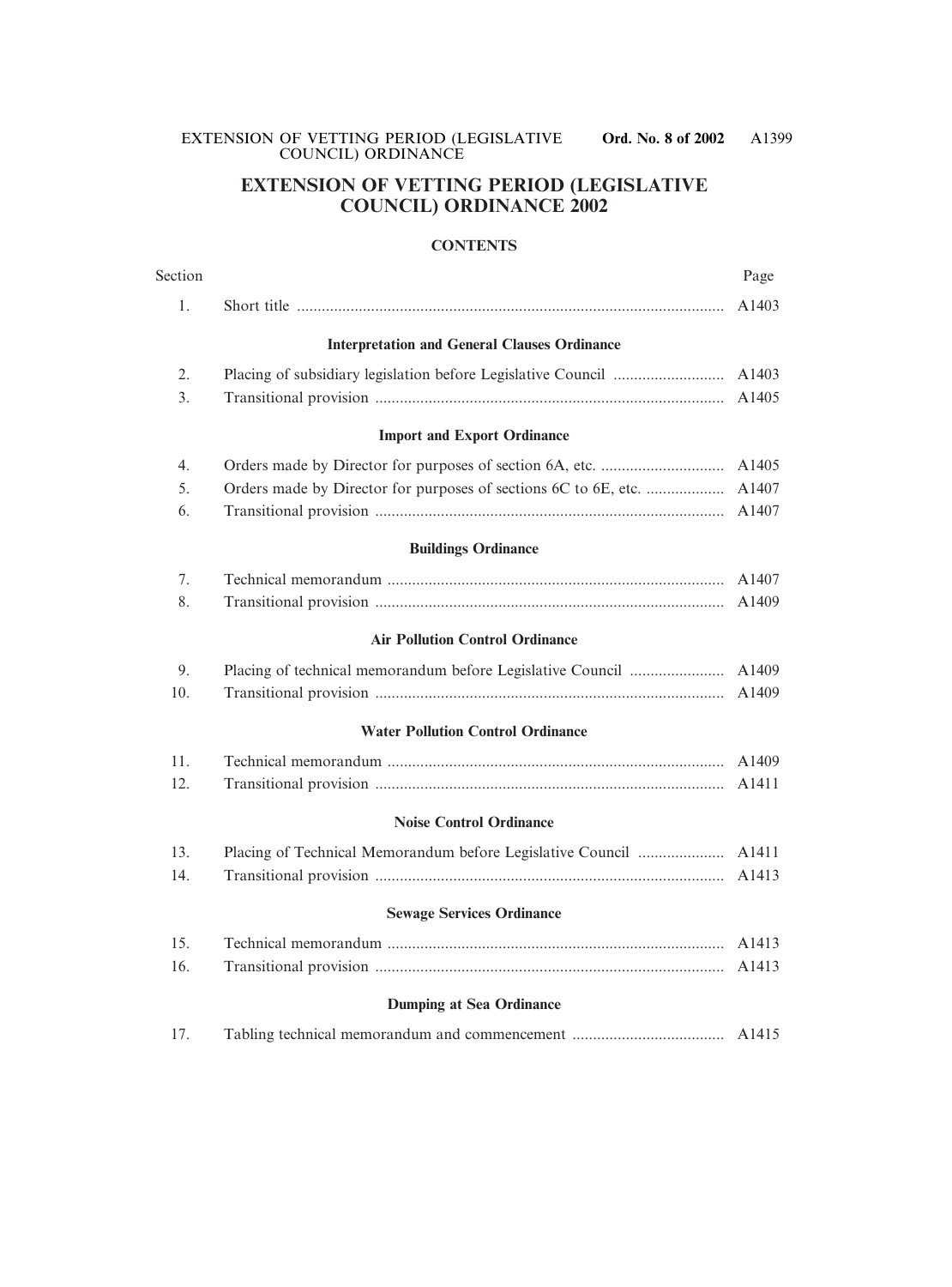| Section |                                                  | Page               |
|---------|--------------------------------------------------|--------------------|
|         | <b>Sex Discrimination Ordinance</b>              |                    |
| 18.     |                                                  | A <sub>14</sub> 15 |
| 19.     |                                                  |                    |
|         | <b>Disability Discrimination Ordinance</b>       |                    |
| 20.     |                                                  | A1417              |
| 21.     |                                                  |                    |
|         | <b>Environmental Impact Assessment Ordinance</b> |                    |
| 22.     |                                                  | A <sub>1417</sub>  |
| 23.     |                                                  |                    |
|         | <b>Fugitive Offenders Ordinance</b>              |                    |
| 24.     |                                                  |                    |

25. Transitional provision ..................................................................................... A1421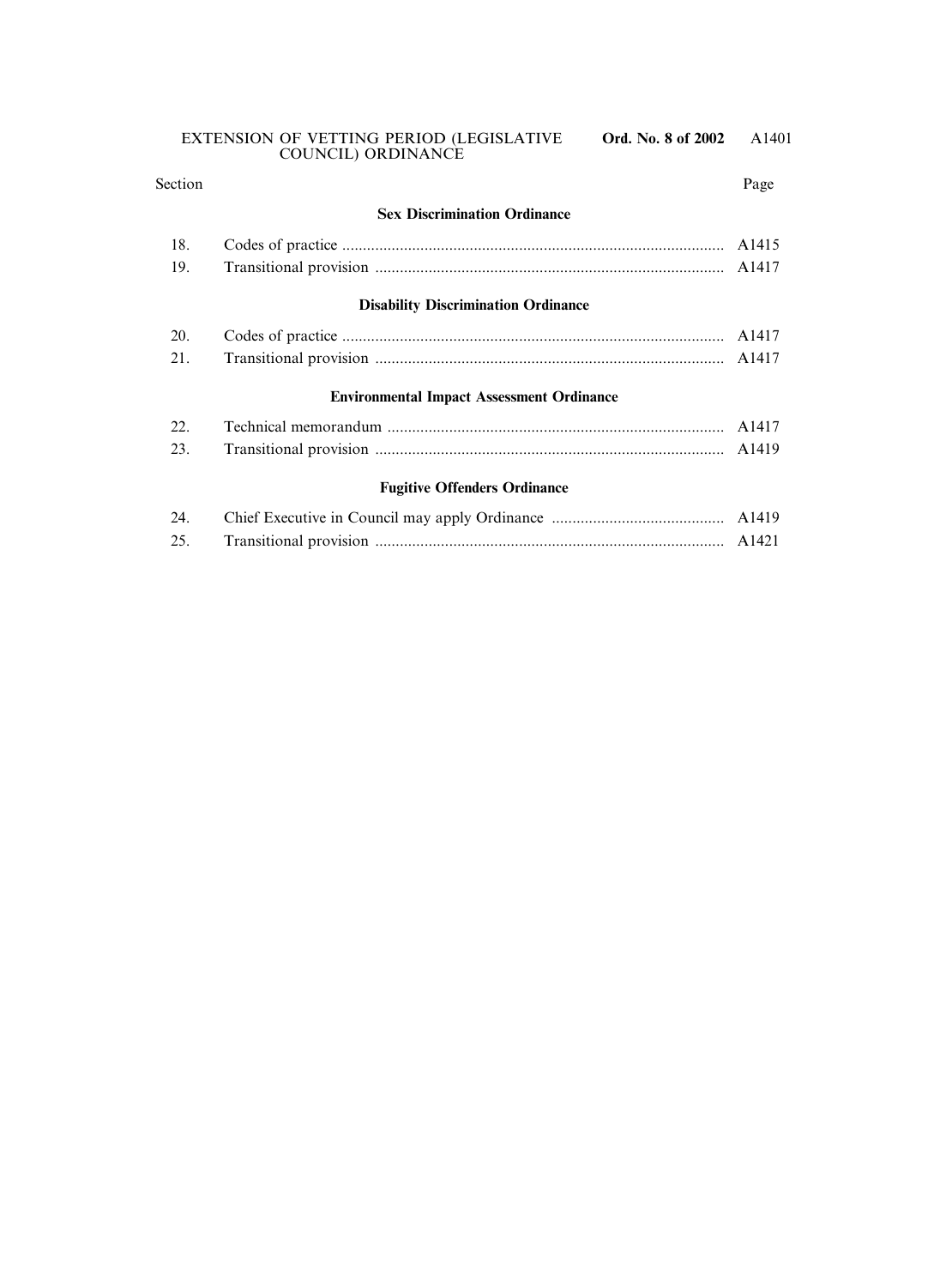# **HONG KONG SPECIAL ADMINISTRATIVE REGION**

ORDINANCE NO. 8 OF 2002



TUNG Chee-hwa Chief Executive 2 May 2002

An Ordinance to amend the Interpretation and General Clauses Ordinance, the Import and Export Ordinance, the Buildings Ordinance, the Air Pollution Control Ordinance, the Water Pollution Control Ordinance, the Noise Control Ordinance, the Sewage Services Ordinance, the Dumping at Sea Ordinance, the Sex Discrimination Ordinance, the Disability Discrimination Ordinance, the Environmental Impact Assessment Ordinance and the Fugitive Offenders Ordinance to extend the time within which subsidiary legislation or other instruments laid on the table of the Legislative Council under such Ordinances may be amended by the Legislative Council; and for related purposes.

[3 May 2002]

Enacted by the Legislative Council.

### **1. Short title**

This Ordinance may be cited as the Extension of Vetting Period (Legislative Council) Ordinance 2002.

### **Interpretation and General Clauses Ordinance**

### **2. Placing of subsidiary legislation before Legislative Council**

Section 34(4) of the Interpretation and General Clauses Ordinance (Cap. 1) is repealed and the following substituted—

"(4) Before the expiry of the period referred to in subsection (2) or that period as extended by virtue of subsection (3), the Legislative Council may by resolution in relation to any subsidiary legislation specified therein—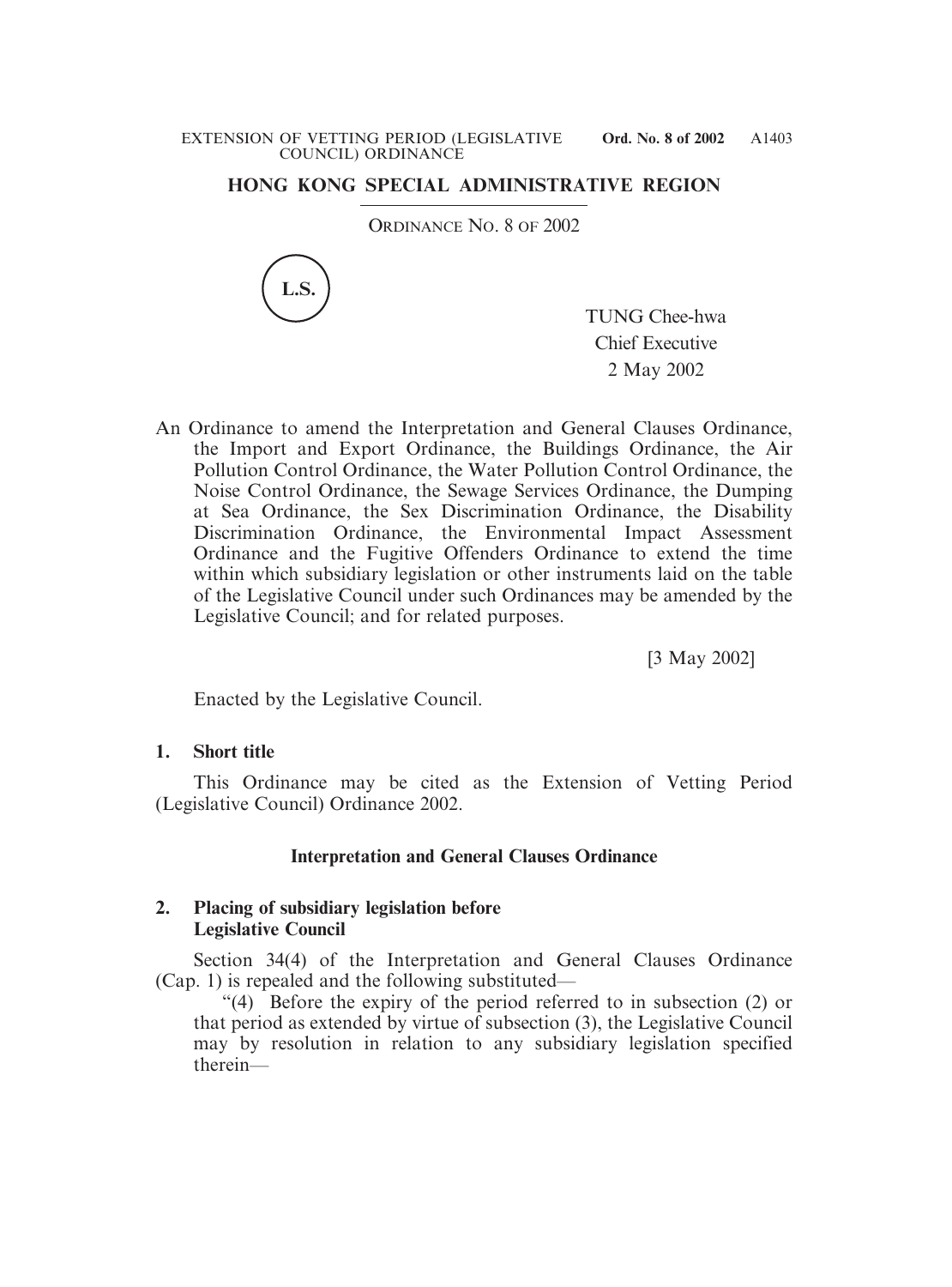- (*a*) in the case of the period referred to in subsection (2), extend that period to the first sitting of the Legislative Council held not earlier than the twenty-first day after the day of its expiry;
- (*b*) in the case where the period referred to in subsection (2) has been extended by virtue of subsection (3), extend that period as so extended to the first sitting of the Legislative Council held not earlier than the twenty-first day after the day of the second sitting in that next session.".

The amendment made by section 2 shall not affect subsidiary legislation laid on the table of the Legislative Council before the date of commencement of that section and section 34(4) of the Interpretation and General Clauses Ordinance (Cap. 1) as in force immediately before that date of commencement shall continue to apply to such subsidiary legislation as if section 2 had not been enacted.

### **Import and Export Ordinance**

### **4. Orders made by Director for purposes of section 6A, etc.**

Section 6B(5) of the Import and Export Ordinance (Cap. 60) is repealed and the following substituted—

"(5) Before the expiry of the period referred to in subsection (3) or that period as extended by virtue of subsection (4), the Legislative Council may by resolution in relation to an order specified therein—

- (*a*) in the case of the period referred to in subsection (3), extend that period to the first sitting of the Legislative Council held not earlier than the twenty-first day after the day of its expiry;
- (*b*) in the case where the period referred to in subsection (3) has been extended by virtue of subsection (4), extend that period as so extended to the first sitting of the Legislative Council held not earlier than the twenty-first day after the day of the second sitting in that next session.".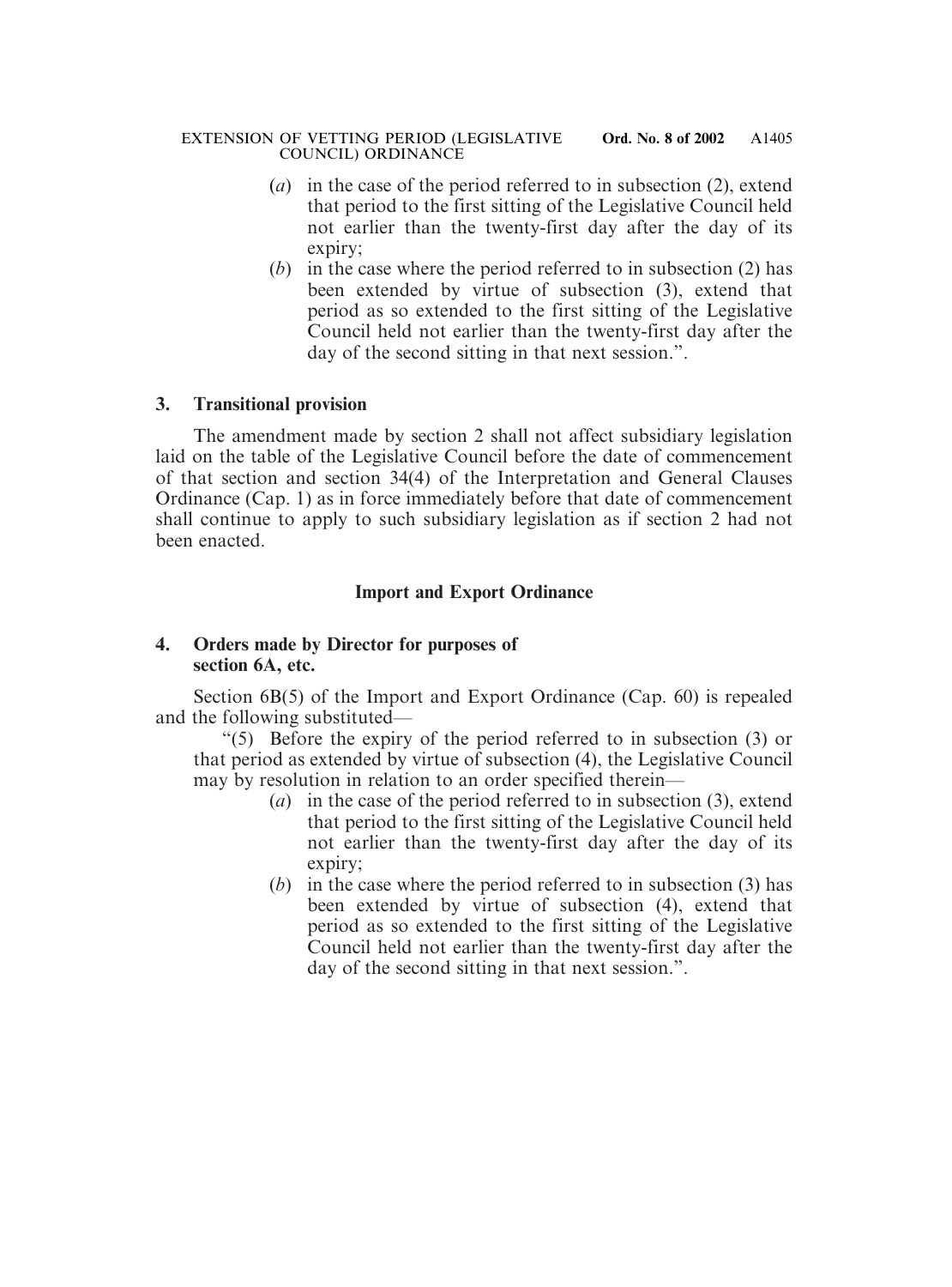#### **5. Orders made by Director for purposes of sections 6C to 6E, etc.**

Section 6F(5) is repealed and the following substituted—

"(5) Before the expiry of the period referred to in subsection (3) or that period as extended by virtue of subsection (4), the Legislative Council may by resolution in relation to an order specified therein—

- (*a*) in the case of the period referred to in subsection (3), extend that period to the first sitting of the Legislative Council held not earlier than the twenty-first day after the day of its expiry;
- (*b*) in the case where the period referred to in subsection (3) has been extended by virtue of subsection (4), extend that period as so extended to the first sitting of the Legislative Council held not earlier than the twenty-first day after the day of the second sitting in that next session.".

### **6. Transitional provision**

The amendments made by sections 4 and 5 shall not affect orders laid on the table of the Legislative Council before the date of commencement of those sections and sections 6B(5) and 6F(5) of the Import and Export Ordinance (Cap. 60) as in force immediately before that date of commencement shall continue to apply to such orders as if sections 4 and 5 had not been enacted.

### **Buildings Ordinance**

### **7. Technical memorandum**

Section 39A(5) of the Buildings Ordinance (Cap. 123) is repealed and the following substituted—

"(5) Before the expiry of the period referred to in subsection (3) or that period as extended by virtue of subsection (4), the Legislative Council may by resolution in relation to a technical memorandum specified therein—

- (*a*) in the case of the period referred to in subsection (3), extend that period to the first sitting of the Legislative Council held not earlier than the twenty-first day after the day of its expiry;
- (*b*) in the case where the period referred to in subsection (3) has been extended by virtue of subsection (4), extend that period as so extended to the first sitting of the Legislative Council held not earlier than the twenty-first day after the day of the second sitting in that next following session.".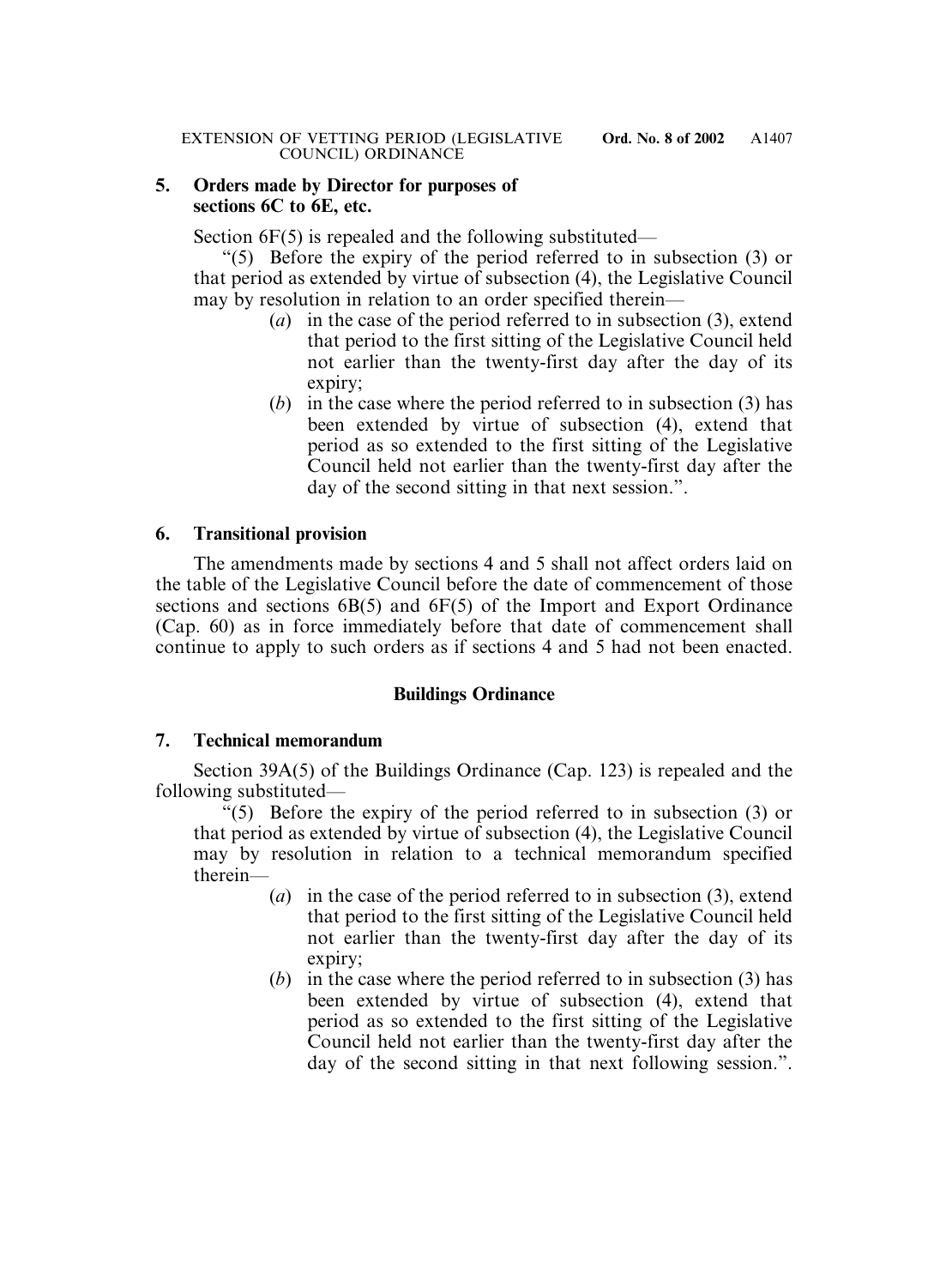The amendment made by section 7 shall not affect technical memoranda laid on the table of the Legislative Council before the date of commencement of that section and section 39A(5) of the Buildings Ordinance (Cap. 123) as in force immediately before that date of commencement shall continue to apply to such memoranda as if section 7 had not been enacted.

# **Air Pollution Control Ordinance**

### **9. Placing of technical memorandum before Legislative Council**

Section 37B(4) of the Air Pollution Control Ordinance (Cap. 311) is repealed and the following substituted—

"(4) Before the expiry of the period referred to in subsection (2) or that period as extended by virtue of subsection (3), the Legislative Council may by resolution in relation to a technical memorandum specified therein—

- (*a*) in the case of the period referred to in subsection (2), extend that period to the first sitting of the Legislative Council held not earlier than the twenty-first day after the day of its expiry;
- (*b*) in the case where the period referred to in subsection (2) has been extended by virtue of subsection (3), extend that period as so extended to the first sitting of the Legislative Council held not earlier than the twenty-first day after the day of the second sitting in that next following session.".

### **10. Transitional provision**

The amendment made by section 9 shall not affect technical memoranda laid on the table of the Legislative Council before the date of commencement of that section and section 37B(4) of the Air Pollution Control Ordinance (Cap. 311) as in force immediately before that date of commencement shall continue to apply to such memoranda as if section 9 had not been enacted.

# **Water Pollution Control Ordinance**

### **11. Technical memorandum**

Section 21(7) of the Water Pollution Control Ordinance (Cap. 358) is repealed and the following substituted—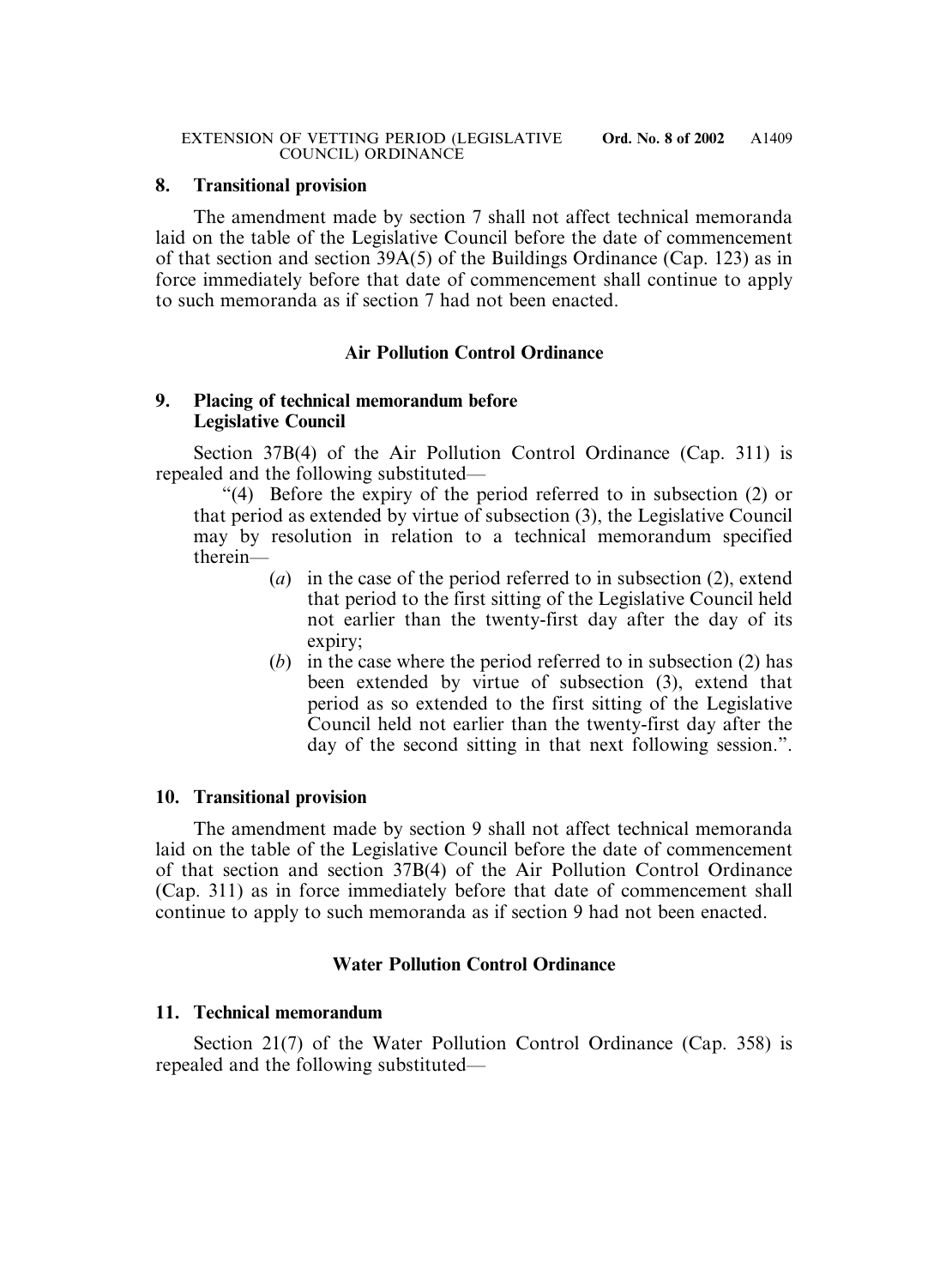"(7) Before the expiration of the period referred to in subsection (5) or that period as extended by virtue of subsection (6), the Legislative Council may by resolution in relation to a technical memorandum specified therein—

- (*a*) in the case of the period referred to in subsection (5), extend that period to the first sitting of the Legislative Council held not earlier than the twenty-first day after the day of its expiration;
- (*b*) in the case where the period referred to in subsection (5) has been extended by virtue of subsection (6), extend that period as so extended to the first sitting of the Legislative Council held not earlier than the twenty-first day after the day of the second sitting in that next following session.".

### **12. Transitional provision**

The amendment made by section 11 shall not affect technical memoranda laid on the table of the Legislative Council before the date of commencement of that section and section 21(7) of the Water Pollution Control Ordinance (Cap. 358) as in force immediately before that date of commencement shall continue to apply to such memoranda as if section 11 had not been enacted.

### **Noise Control Ordinance**

### **13. Placing of Technical Memorandum before Legislative Council**

Section 11(4) of the Noise Control Ordinance (Cap. 400) is repealed and the following substituted—

"(4) Before the expiration of the period referred to in subsection (2) or that period as extended by virtue of subsection (3), the Legislative Council may by resolution in relation to a Technical Memorandum specified therein—

- (*a*) in the case of the period referred to in subsection (2), extend that period to the first sitting of the Legislative Council held not earlier than the twenty-first day after the day of its expiration;
- (*b*) in the case where the period referred to in subsection (2) has been extended by virtue of subsection (3), extend that period as so extended to the first sitting of the Legislative Council held not earlier than the twenty-first day after the day of the second sitting in that next following session.".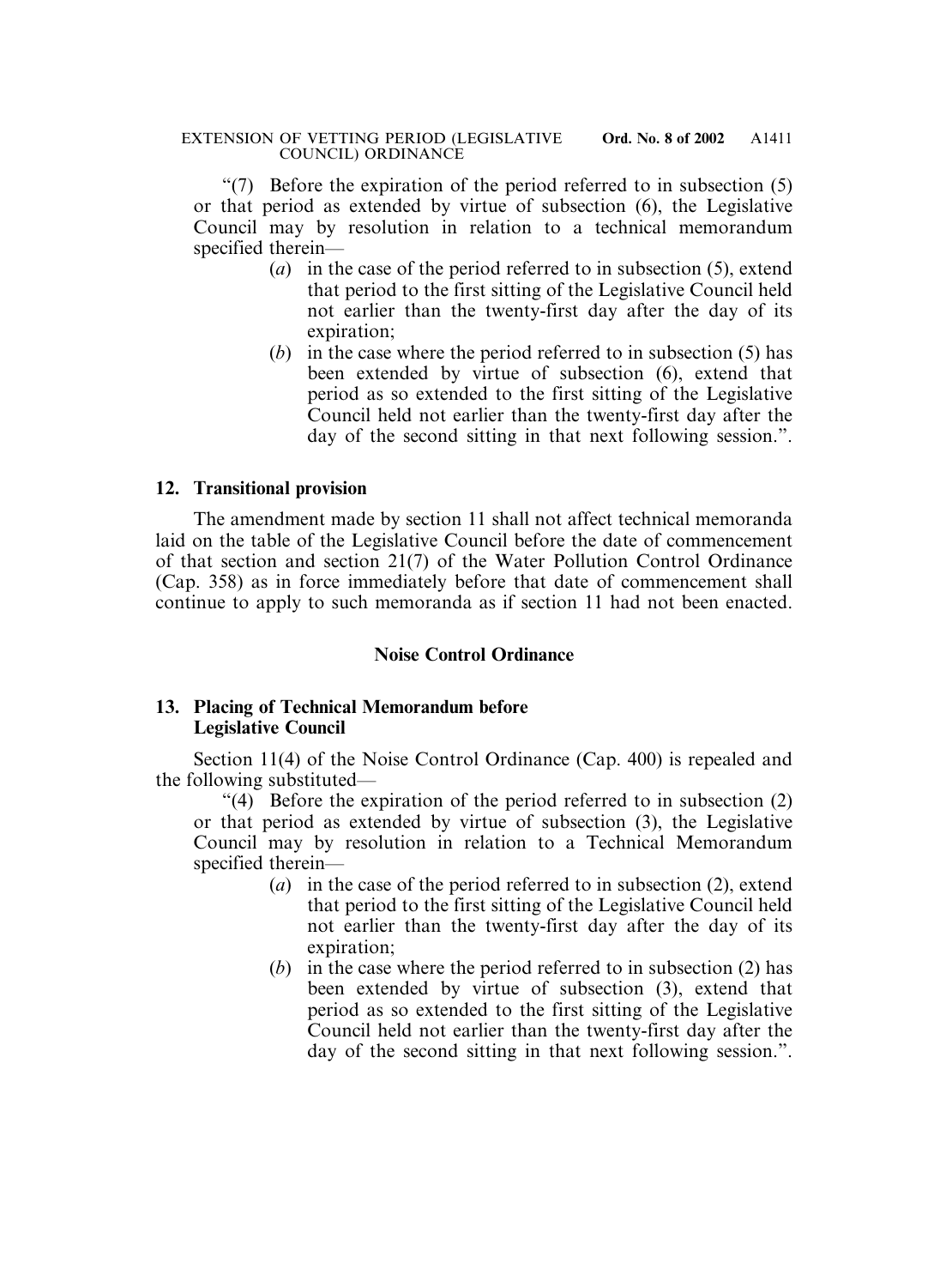The amendment made by section 13 shall not affect Technical Memoranda laid on the table of the Legislative Council before the date of commencement of that section and section 11(4) of the Noise Control Ordinance (Cap. 400) as in force immediately before that date of commencement shall continue to apply to such Memoranda as if section 13 had not been enacted.

### **Sewage Services Ordinance**

#### **15. Technical memorandum**

Section 13 of the Sewage Services Ordinance (Cap. 463) is amended—

- (*a*) in the Chinese text, by repealing subsection (4)(*a*) and (*b*) and substituting—
	- "(*a*) 在立法會會期結束或在立法會解散之後;但
	- (*b*) 在立法會下一會期的第二次會議日或之前,";
- (*b*) by repealing subsection (5) and substituting—

"(5) Before the expiration of the period referred to in subsection (3) or that period as extended by virtue of subsection (4), the Legislative Council may by resolution in relation to a technical memorandum specified therein—

- (*a*) in the case of the period referred to in subsection (3), extend that period to the first sitting of the Legislative Council held not earlier than the twenty-first day after the day of its expiration;
- (*b*) in the case where the period referred to in subsection (3) has been extended by virtue of subsection (4), extend that period as so extended to the first sitting of the Legislative Council held not earlier than the twenty-first day after the day of the second sitting in that next following session.".

### **16. Transitional provision**

The amendment made by section 15(*b*) shall not affect technical memoranda laid on the table of the Legislative Council before the date of commencement of that section and section 13(5) of the Sewage Services Ordinance (Cap. 463) as in force immediately before that date of commencement shall continue to apply to such memoranda as if section 15(*b*) had not been enacted.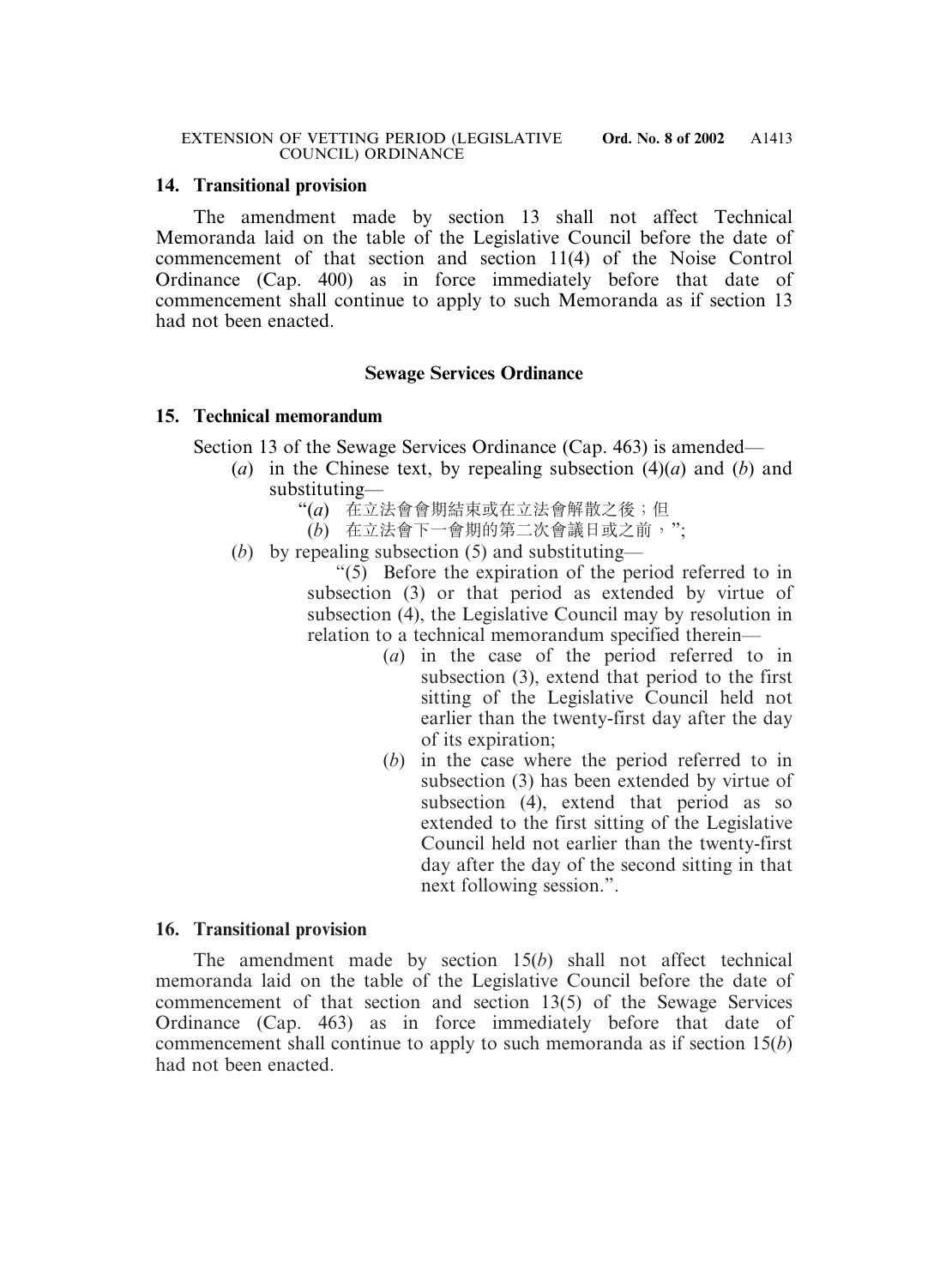### **Dumping at Sea Ordinance**

### **17. Tabling technical memorandum and commencement**

Section 14(4) of the Dumping at Sea Ordinance (Cap. 466) is repealed and the following substituted—

"(4) Before the expiry of the period referred to in subsection (2) or that period as extended by virtue of subsection (3), the Legislative Council may by resolution in relation to a technical memorandum specified therein—

- (*a*) in the case of the period referred to in subsection (2), extend that period to the first sitting of the Legislative Council held not earlier than the twenty-first day after the day of its expiry;
- (*b*) in the case where the period referred to in subsection (2) has been extended by virtue of subsection (3), extend that period as so extended to the first sitting of the Legislative Council held not earlier than the twenty-first day after the day of the second sitting in that next following session.".

### **Sex Discrimination Ordinance**

### **18. Codes of practice**

Section 69(7) of the Sex Discrimination Ordinance (Cap. 480) is repealed and the following substituted—

"(7) Before the expiration of the period referred to in subsection (5) or that period as extended by virtue of subsection (6), the Legislative Council may by resolution in relation to a code of practice specified therein—

- (*a*) in the case of the period referred to in subsection (5), extend that period to the first sitting of the Legislative Council held not earlier than the twenty-first day after the day of its expiration;
- (*b*) in the case where the period referred to in subsection (5) has been extended by virtue of subsection (6), extend that period as so extended to the first sitting of the Legislative Council held not earlier than the twenty-first day after the day of the second sitting in that next following session.".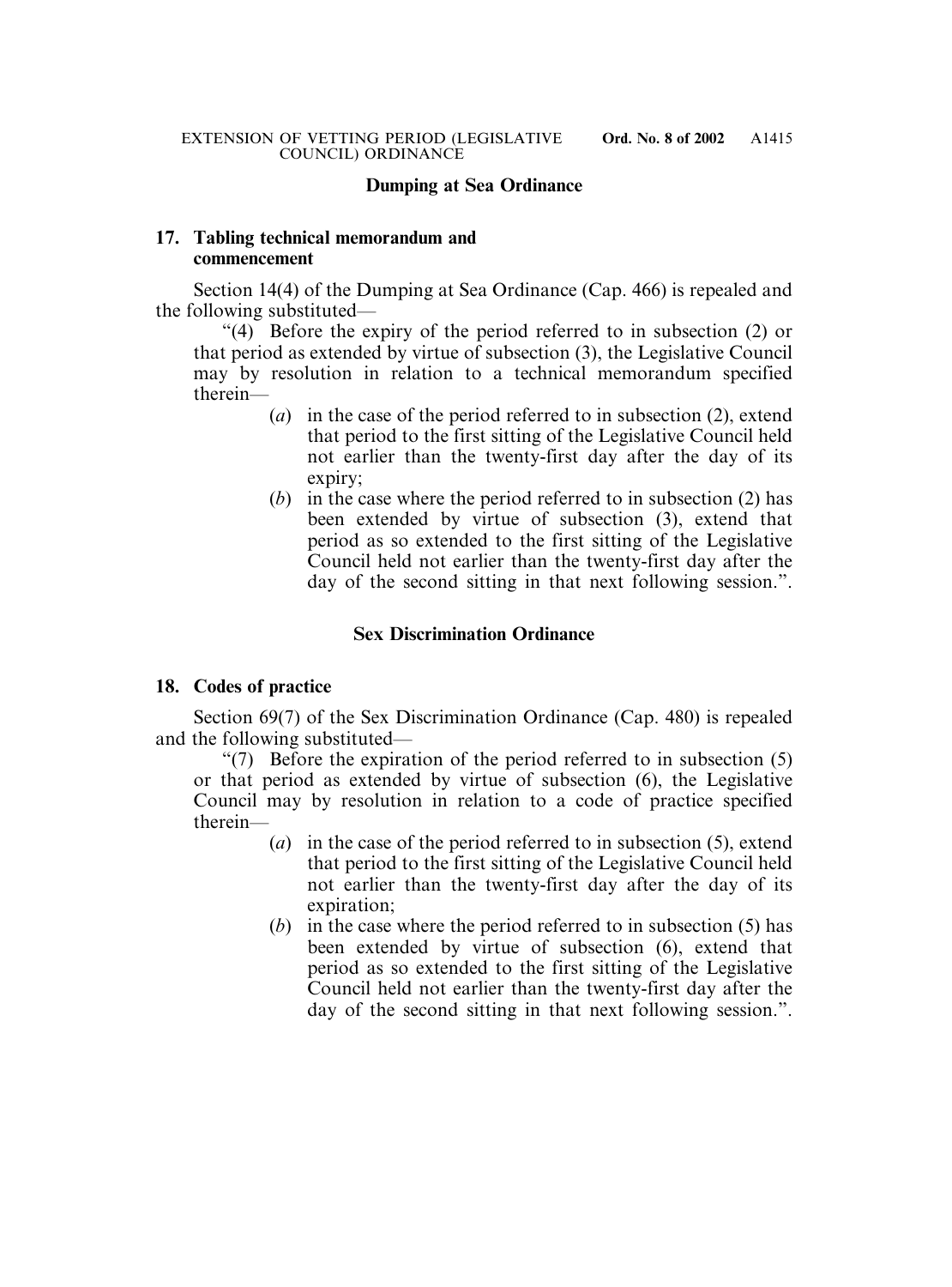The amendment made by section 18 shall not affect codes of practice laid on the table of the Legislative Council before the date of commencement of that section and section 69(7) of the Sex Discrimination Ordinance (Cap. 480) as in force immediately before that date of commencement shall continue to apply to such codes as if section 18 had not been enacted.

### **Disability Discrimination Ordinance**

### **20. Codes of practice**

Section 65(7) of the Disability Discrimination Ordinance (Cap. 487) is repealed and the following substituted—

"(7) Before the expiration of the period referred to in subsection (5) or that period as extended by virtue of subsection (6), the Legislative Council may by resolution in relation to a code of practice specified therein—

- (*a*) in the case of the period referred to in subsection (5), extend that period to the first sitting of the Legislative Council held not earlier than the twenty-first day after the day of its expiration;
- (*b*) in the case where the period referred to in subsection (5) has been extended by virtue of subsection (6), extend that period as so extended to the first sitting of the Legislative Council held not earlier than the twenty-first day after the day of the second sitting in that next following session.".

# **21. Transitional provision**

The amendment made by section 20 shall not affect codes of practice laid on the table of the Legislative Council before the date of commencement of that section and section 65(7) of the Disability Discrimination Ordinance (Cap. 487) as in force immediately before that date of commencement shall continue to apply to such codes as if section 20 had not been enacted.

### **Environmental Impact Assessment Ordinance**

### **22. Technical memorandum**

Section 16(8) of the Environmental Impact Assessment Ordinance (Cap. 499) is repealed and the following substituted—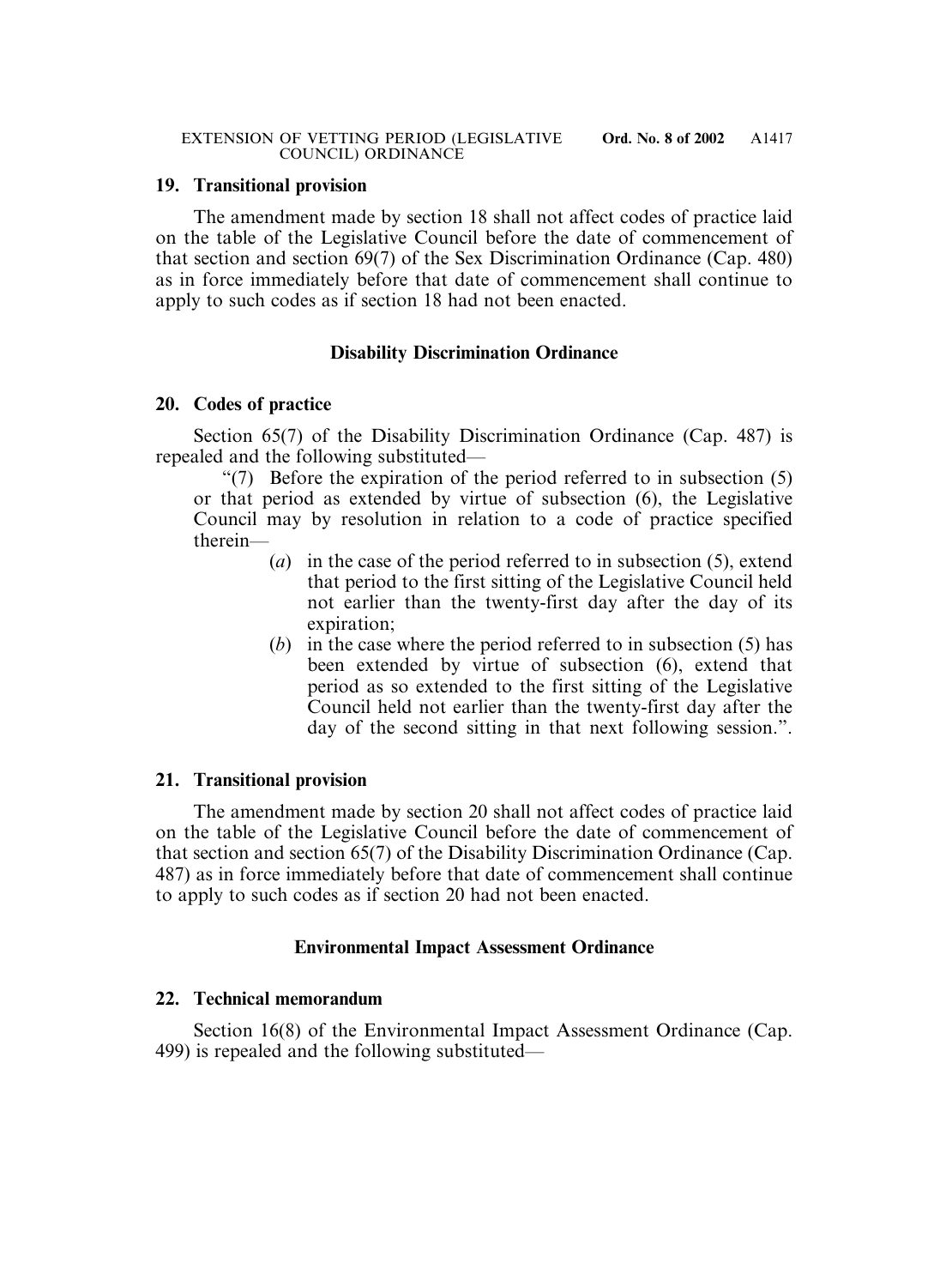"(8) Before the expiry of the period referred to in subsection (6) or that period as extended by virtue of subsection (7), the Legislative Council may by resolution in relation to a technical memorandum specified therein—

- (*a*) in the case of the period referred to in subsection (6), extend that period to the first sitting of the Legislative Council held not earlier than the twenty-first day after the day of its expiry;
- (*b*) in the case where the period referred to in subsection (6) has been extended by virtue of subsection (7), extend that period as so extended to the first sitting of the Legislative Council held not earlier than the twenty-first day after the day of the second sitting in that next session.".

### **23. Transitional provision**

The amendment made by section 22 shall not affect technical memoranda laid on the table of the Legislative Council before the date of commencement of that section and section 16(8) of the Environmental Impact Assessment Ordinance (Cap. 499) as in force immediately before that date of commencement shall continue to apply to such memoranda as if section 22 had not been enacted.

# **Fugitive Offenders Ordinance**

### **24. Chief Executive in Council may apply Ordinance**

Section 3(5) of the Fugitive Offenders Ordinance (Cap. 503) is repealed and the following substituted—

"(5) Before the expiry of the period referred to in subsection (3) or that period as extended by virtue of subsection (4), the Legislative Council may by resolution in relation to an order specified therein—

- (*a*) in the case of the period referred to in subsection (3), extend that period to the first sitting of the Legislative Council held not earlier than the twenty-first day after the day of its expiry;
- (*b*) in the case where the period referred to in subsection (3) has been extended by virtue of subsection (4), extend that period as so extended to the first sitting of the Legislative Council held not earlier than the twenty-first day after the day of the second sitting in that next session.".